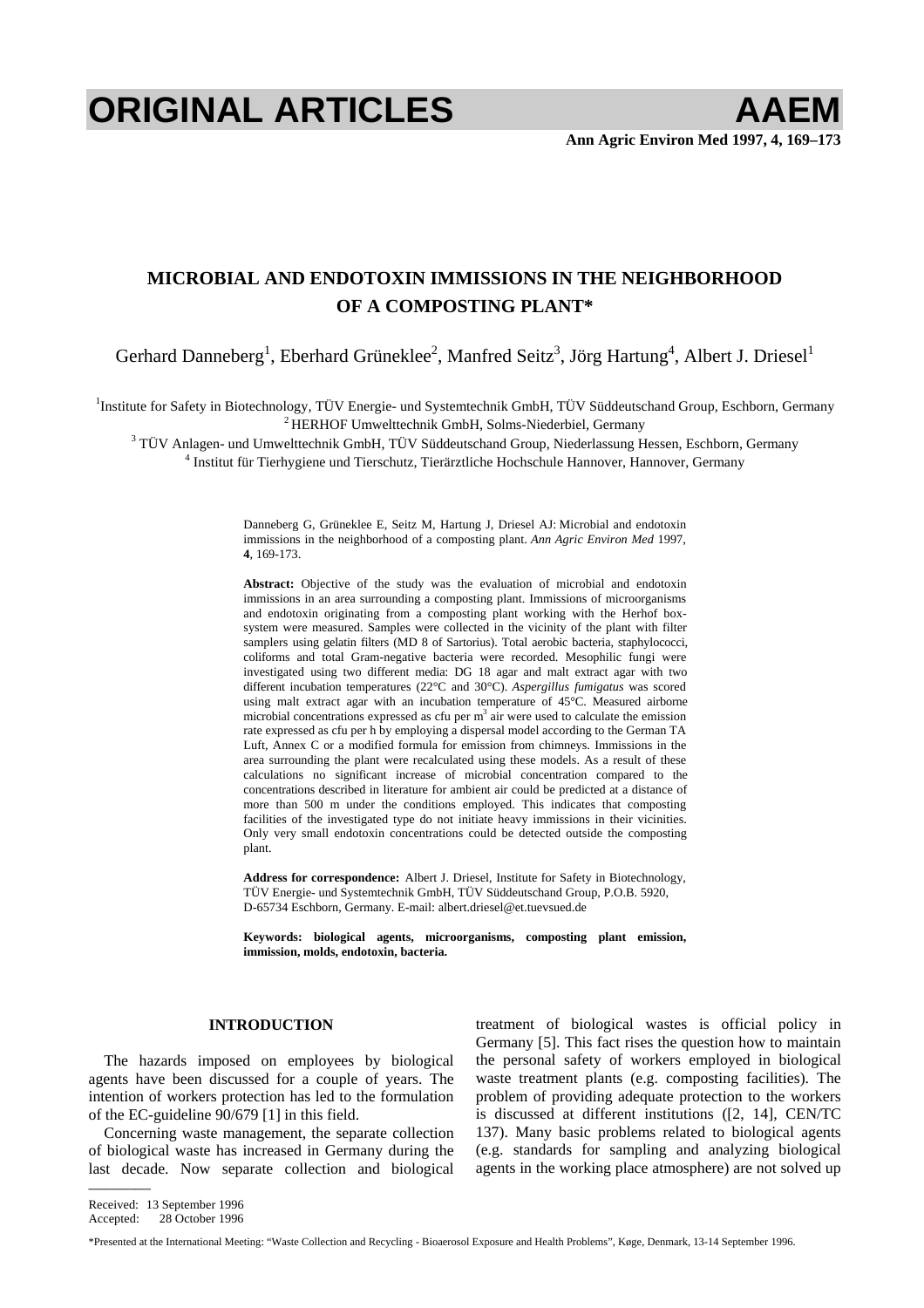<span id="page-1-0"></span>to now [10]. In addition public discussion has spread to the safety of people living in the vicinity of biological waste treatment plants.

In Germany people living in the neighborhood of projected composting plants are concerned by the question whether the biological emissions of the operating plant might have negative impact on their health.

Therefore the current study was conducted to elucidate the levels of biological agents in the vicinity of a composting plant. Immission concentrations of biological agents were calculated using models which are the approved standard in the calculation of immissions of chemical agents.

### **MATERIAL AND METHODS**

Air samples were collected in the vicinity of the composting plant located at Stapelfeld near Cloppenburg in the northern part of Germany. Reference samples were taken at a control location where a similar composting plant is projected. When samples were taken there was no additional microbial load originating from a composting plant in the air of the control site.

The Stapelfeld plant is working with the Herhof box system illustrated in Figure 1. The Herhof procedure is characterized by an intensive decomposition conducted in closed composting boxes. The exhaust air of the intensive decomposition is purified by a biofilter. Following the intensive decomposition the compost material is subjected to a post-curing on windrows for a period between six and 12 weeks. In the Stapelfeld plant the post-curing is conducted in an open hall. This hall is roofed while walls are missing allowing a free flow of the wind throughout



**Figure 1.** Display of biowaste decomposition with the Herhof box system.

the hall. The material is shifted several times during the post curing. The bulk of microbial emissions into the environment is supposed to originate during the shifting and sieving of compost material in this open hall.

Air samples for the determination of microorganisms and endotoxin content were taken in the neighborhood down-wind from the composting facility. The sampling points were positioned on along four lines down-wind the composting plant. The lines originated in the composting plant and were each separated by an angle of 45°. Controls were performed inside the open hall when the compost material was moved by a rotating sieve and

**Table 1.** Media and conditions used for the cultivation of airborne microorganisms.

| Medium                                               | Selectivity                                                   | Incubation temp. | Incubation length | Special remarks                                                                                                                                                                       |
|------------------------------------------------------|---------------------------------------------------------------|------------------|-------------------|---------------------------------------------------------------------------------------------------------------------------------------------------------------------------------------|
|                                                      |                                                               |                  |                   |                                                                                                                                                                                       |
| CaSo Nutrient Agar<br>(Merck No. 5458)               | no specific selectivity                                       | $37^{\circ}$ C   | 2d                | predominantly for bacteria                                                                                                                                                            |
| MacConkey Agar,<br>(Merck No. 5465)                  | Enterobacteriaceae,<br>Gram-negative bacteria                 | $37^{\circ}$ C   | 2 d               | coliforms bacteria produce red colonies,<br>other Gram-negative bacteria like<br>Salmonella or Pseudomonas can grow<br>as well, growth of most Gram-positive<br>bacteria is inhibited |
| Malt Extract Agar<br>(Merck No. 5398)                | yeasts and molds                                              | $22^{\circ}$ C   | 7d                | only molds were scored                                                                                                                                                                |
| Malt Extract Agar<br>(Merck No. 5398)                | yeasts and molds                                              | $30^{\circ}$ C   | 7d                | only molds were scored                                                                                                                                                                |
| Malt Extract Agar<br>(Merck No. 5398)                | thermophilic yeasts and molds<br>(e.g. Aspergillus fumigatus) | $45^{\circ}$ C   | 2d                | Aspergillus fumigatus was identified<br>according to its morphology                                                                                                                   |
| DG 18 Agar plus<br>Chloramphenicol<br>(Oxoid CM 729) | xerophilic molds                                              | 22 °C            | 7d                | only molds were scored                                                                                                                                                                |
| DG 18 Agar plus<br>Chloramphenicol<br>(Oxoid CM 729) | xerophilic molds                                              | $30^{\circ}$ C   | 7d                | only molds were scored                                                                                                                                                                |
| Baird Parker Agar<br>(Oxoid CM 275)                  | staphylococci                                                 | $37^{\circ}$ C   | 2d                | suspected isolates were examined<br>microscopically and by coagulation<br>assay                                                                                                       |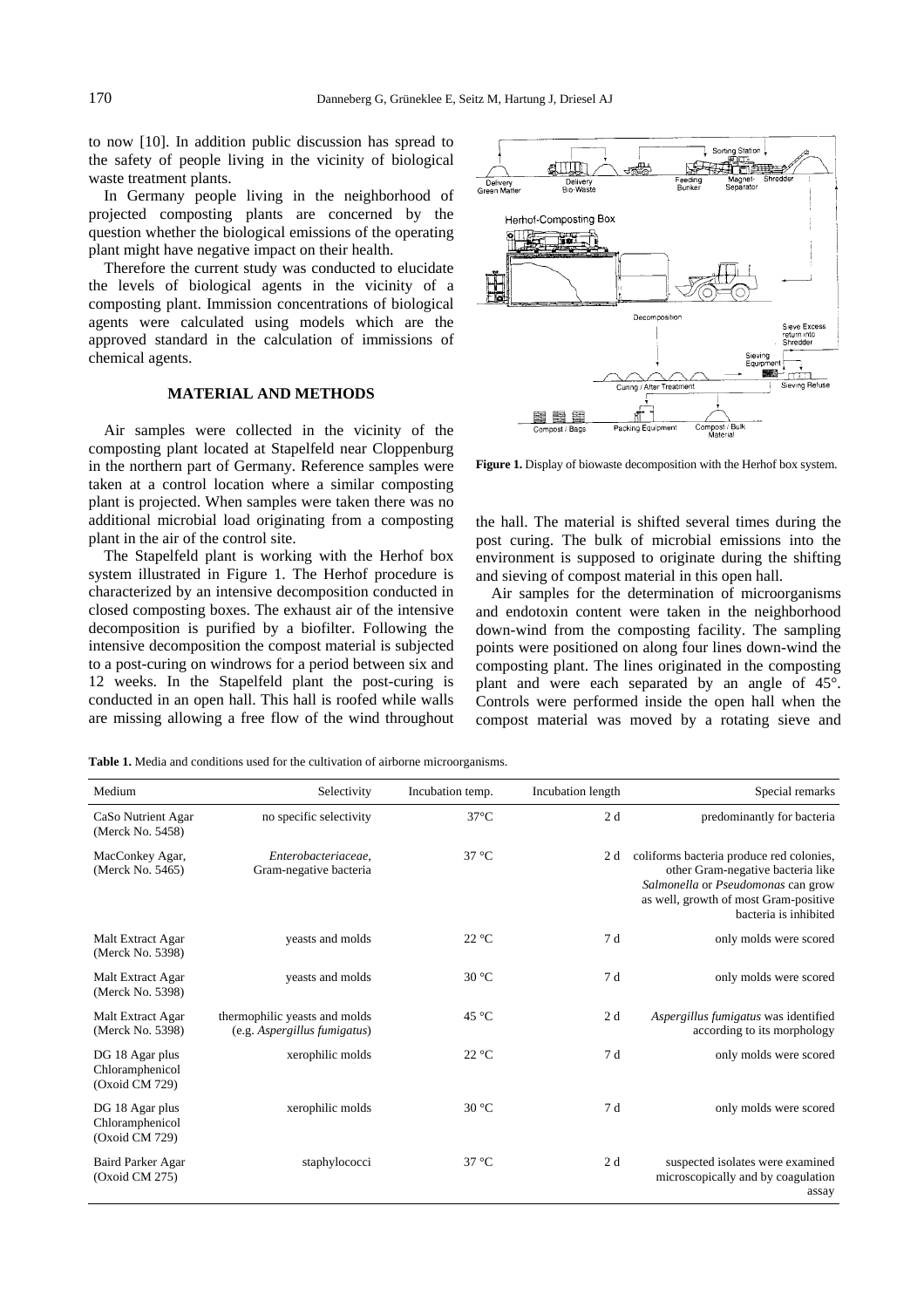outside the composting plant 75 m directly against the direction of the wind.

Sampling of air was conducted with a Sartorius MD 8 device (Sartorius AG, Göttingen, Germany) using the corresponding gelatin membrane filters. Samples of  $1 \text{ m}^3$ volume were taken using a flow rate of  $6 \text{ m}^3/\text{h}$ . Three consecutive samples were taken at a definite sampling point. Filters were transferred into sterile plastic bags directly after sampling. The bags were closed and transferred to the laboratory within 24 hours as described earlier [3]. The gelatin filters were dissolved in 20 ml of 0.9% NaCl solution and shaken on a rotary shaker until a clear homogenous solution was produced. Fractions (volume 0.1 ml) of this solution were plated directly onto the different solid media described in [Table 1 \(](#page-1-0)two replicates of each solution). Culture and enumeration of microorganisms were conducted using the conditions listed i[n Table 1.](#page-1-0) 

Microorganism concentrations were calculated as a mean of the three different filters sampled at each collecting point.

Samples for the investigation of airborne endotoxin were taken using a Stroehlein VC 25 dust sampler and quartz filters (Munktell MK 360, 150 mm, Cryo-Technik, Hamburg, Germany). The samples were collected at the same places as for microorganisms.

The analysis of endotoxin content was conducted using the *Limulus* assay as described earlier [3].

For the calculation of microbial emission per unit of time the mean of the concentrations measured at a distance of 150 m was used. Using these concentrations the emission rate was recalculated with the computer program AUSTAL-PC 3.2 (employing a dispersal model according to the official German TA Luft [4], supplied by Geomet, Berlin, Germany). Based on the calculated microbial emission the immissions in the vicinity of the composting plant were determined. The program AUSTAL-PC 3.2 is routinely used for the calculation of the immission of dust or chemical compounds in the neighborhood of industrial plants.

Alternatively to the AUSTAL-PC program, the means of the concentrations at a distance of 150 m away from the plant were used to calculate the emission of microbes with Giebel´s formula. This formula has been originally developed by Giebel [11] empirically based on the measurement of  $NO<sub>x</sub>$ -emissions in the close neighborhood of industrial plants. The modified formula used in this study is

$$
s = \frac{Q}{2 \times E^{16} \times u} \times 2 = \frac{Q}{E^{16} \times u}
$$

with  $s = \text{immission concentration of microbes in } \text{cfu/m}^3 \text{ air},$ 

- $Q =$  emission of microbes from the source in cfu/s,
- $u =$  wind velocity in m/s,
- $E =$  distance between source and place for which the immission is calculated in m.

In this formula the equation originally published by Giebel is multiplied by a factor of two. This was done since the original Giebel formula was developed for emission from high chimneys. However, the maximum emission from composting plants is comparatively close to the surface. Therefore the factor of 2 was brought into the original Giebel formula to correct for this fact.

## **RESULTS**

Airborne microbial concentrations as determined in the vicinity of the Stapelfeld plant are shown in Table 2.

The emission from the rotating sieve for total bacteria was calculated iteratively to be  $1 \times 10^{12}$  cfu/h corresponding to  $2.78 \times 10^8$  cfu/s using the TA-Luft dispersal model.

When Giebel´s formula was used to calculate the emission of total bacteria based on the concentrations measured at a distance of 150 m from the Stapelfeld composting plant, the emission was calculated to be  $4.5 \times 10^{10}$  cfu/h corresponding to  $1.25 \times 10^{7}$  cfu/s.

These values are roughly in the same order of magnitude as published in the literature for the dispersal of *Aspergillus fumigatus* from sewage sludge compost piles [17]. These authors calculated for *Aspergillus fumigatus* an emission of  $4.6 \times 10^6$  cfu/s corresponding to  $1.66 \times 10^{10}$  cfu/h.

When immission concentrations at defined distances from the source are calculated using the TA-Luft model

Table 2. Microbial concentrations determined in the air near a composting plant at Stapelfeld/Germany (figures are given in cfu/m<sup>3</sup> air for microbes, and in ng/m<sup>3</sup> air for endotoxin).

|                                          | Total<br>bacteria on<br>nutrient<br>agar | negative<br>bacteria on<br>MacConkey<br>Agar | Gram- <i>Aspergillus</i><br>fumigatus | Molds at<br>$22^{\circ}$ C on<br>malt<br>extract<br>agar | Molds at<br>$30^{\circ}$ C on<br>malt<br>extract<br>agar | Molds at<br>$22^{\circ}$ C on<br><b>DG</b> 18<br>agar | Molds at<br>$30^{\circ}$ C on<br><b>DG</b> 18<br>agar | Endotoxin <sup>a</sup><br>(ng/m <sup>3</sup> air) |
|------------------------------------------|------------------------------------------|----------------------------------------------|---------------------------------------|----------------------------------------------------------|----------------------------------------------------------|-------------------------------------------------------|-------------------------------------------------------|---------------------------------------------------|
| Stapelfeld: near the rotating sieve      | $7.67 \times 10^{4}$                     | $9.66 \times 10^{2}$                         | $2.03 \times 10^{3}$                  | $2.73 \times 10^3$                                       | $2.83 \times 10^{3}$                                     | $7.33 \times 10^{2}$                                  | $3.63 \times 10^{3}$                                  | 20.704                                            |
| Stapelfeld: 75 m up-wind                 | $4.33 \times 10^{2}$                     | $0.00 \times 10^{0}$                         | $0.00 \times 10^{0}$                  | $2.67 \times 10^{2}$                                     | $1.00 \times 10^{2}$                                     | $3.30 \times 10^{1}$                                  | $1.00 \times 10^{2}$                                  | 0.161                                             |
| Stapelfeld: 150 m down-wind <sup>b</sup> | $2.83 \times 10^{3}$                     | $0.00 \times 10^{0}$                         | $2.00 \times 10^{2}$                  |                                                          | $3.67 \times 10^{2}$ $8.16 \times 10^{2}$                | $8.35 \times 10^{1}$                                  | $2.92 \times 10^{2}$                                  | 0.236                                             |
| Exhaust air emitted from the biofilter   | $3.30 \times 10^{1}$                     | $3.30 \times 10^{1}$                         | $6.00 \times 10^{2}$                  | $1.43 \times 10^{3}$                                     | $8.33 \times 10^2$ $5.67 \times 10^2$                    |                                                       | $9.33 \times 10^{2}$                                  | 0.008                                             |
| Control location <sup>c</sup>            | $3.11 \times 10^{2}$                     | $0.00 \times 10^{0}$                         | $7.77 \times 10^{1}$                  | $5.22 \times 10^{2}$                                     | $7.34 \times 10^{2}$                                     | $2.33 \times 10^{2}$                                  | $1.14 \times 10^{2}$                                  | 0.017                                             |

<sup>a</sup>Endotoxin values have been determined from a single sample per sampling point; <sup>b</sup>Mean of four sampling points composed of three single measurements each; 'Mean of three sampling points composed of three single measurements each.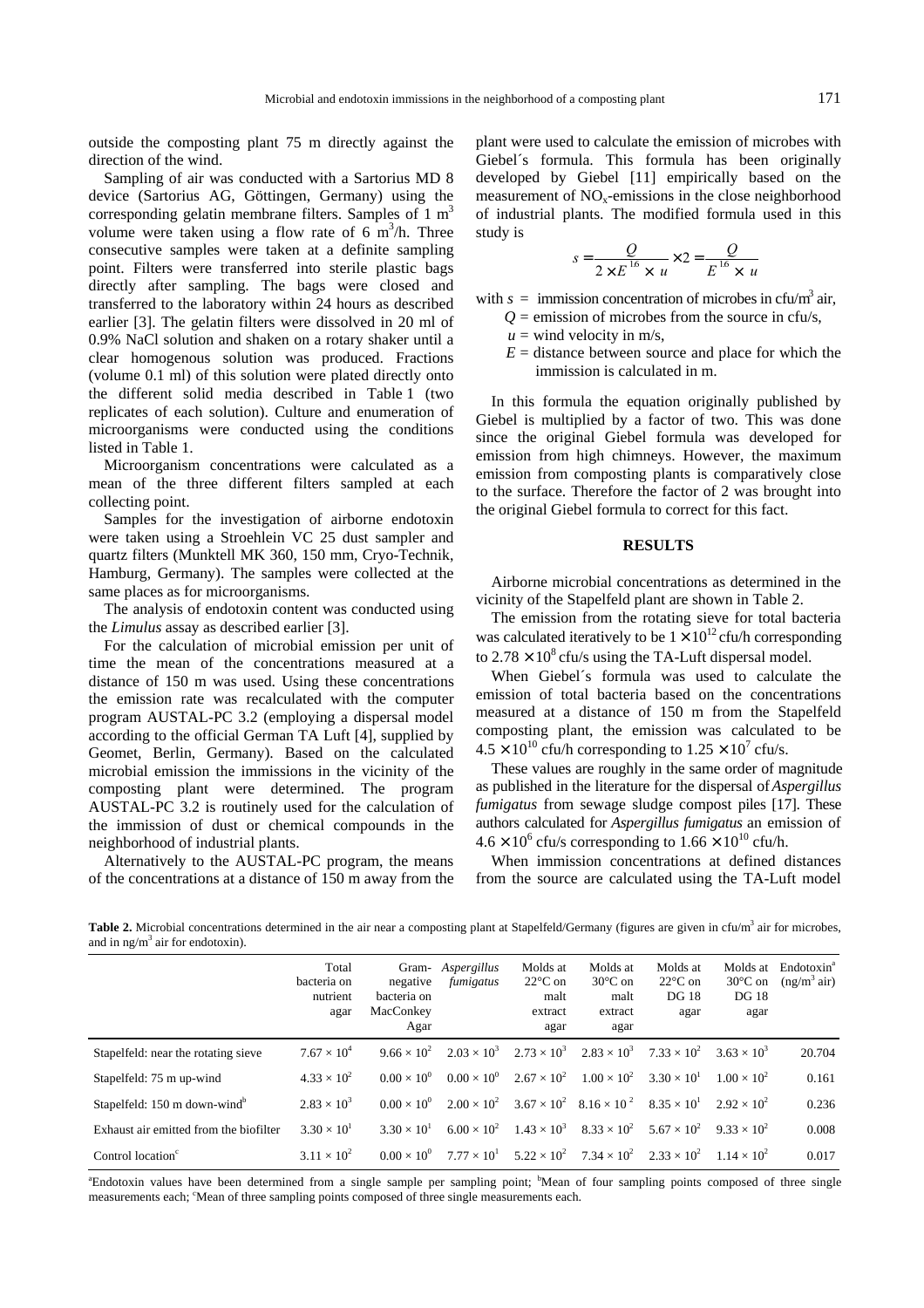

**Figure 2.** Prediction of microbial immissions in the vicinity of a compost plant (airborne bacteria) according to TA-Luft.  $L =$  source of emission. Curves with numbers = calculated concentrations of airborne bacteria (cfu/m<sup>3</sup>).

with a maximum assumption (wind blowing constantly into one direction, dispersion class AK 4 (AK 4 means unstable temperature stratification) and wind velocity WG 3 (1.9–2.3 m/s), the calculation yields immission concentrations for total bacteria of less than  $500 \text{ cfu/m}^3$  air at a distance of more than 500 m from the source with an orientation with the direction of the wind (Fig. 2).

According to the Giebel equation and assuming a wind velocity of 1.5 m/s, an immission concentration of 400  $cfu/m<sup>3</sup>$  was calculated for a distance of 500 m from the source with the direction of the wind. These recalculations were conducted with approximately identical meteorological conditions as recorded during the sampling period.

#### **DISCUSSION**

The endotoxin data of this study clearly demonstrate that much lower endotoxin concentrations are found in the vicinity of the composting plant than in the working place atmosphere when compost material is moved around. Low values were also found at the control location without influence from a nearby composting facility.

Airborne endotoxins are discussed to pose a health risk to humans. However, generally accepted threshold values do not exist. For the working environment in livestock industries and an eight hour shift-length a threshold limit between 50 and 100 ng/m<sup>3</sup> air is discussed [8, 9, 12, 13]. The results of this study show that the endotoxin concentration found at a distance of 150 m downwind of the composting plant is by a factor of 100 lower than close to the rotating sieve in the plant. The endotoxin concentration found outside the plant is also 200 times lower compared to the threshold value of 50  $\text{ng/m}^3$ mentioned above. It seems that people living more than 150 m away from composting facilities of the investigated

type do not bear a significant risk due to exposure to endotoxin emitted from the composting plant.

The highest concentrations of airborne microorganisms were determined directly near the rotating sieve where compost material is processed. Since the rotating sieve was located in an open hall microorganisms can be carried by air into the vicinity of the plant. Outside the plant, higher microbial levels were found down-wind compared to the measurements conducted up-wind. This indicates that at least a part of the microbial burden of the air found 150 m down-wind may be due to emissions from the composting plant. However, in some cases the value of ambient air at the control location without any composting plant was higher than the corresponding value determined near the Stapelfeld plant (e.g.  $522 \text{ cfu/m}^3$  compared to 367  $cfu/m<sup>3</sup>$  for molds at 22 $^{\circ}$ C on malt extract agar). This fact demonstrates that the natural microbial burden of ambient air may contribute significantly to the microbial concentrations measured down-wind the Stapelfeld plant. Future research should be dedicated to a deeper investigation of the travel distances and the deposition characteristics of particulates from biocompost plants.

In this study the calculation of the emission which is in turn the basis for the dispersal calculation was conducted with the measured data at a distance of 150 m from the plant assuming that the total microbial burden detected originates from the emission of the facility. This leads to an overestimation of immission concentrations. In addition, both the TA-Luft model and the empirical Giebel formula are models for the dispersion of gases. The models do not consider sedimentation or inactivation processes which have a significant impact on bacteria or fungi in an airborne state. These facts also lead to an overestimation of immission concentrations when the above mentioned models are used.

The evaluation of the calculated immission with respect to the sanitary risks is a difficult problem. No generally accepted limiting concentrations for biological agents exist up to now. However, there are some recommendations in the literature, especially for the evaluation of microbial indoor concentrations. Reynolds *et al.* [19] state that airborne fungal concentrations of more than 500 cfu/m<sup>3</sup> indicate an abnormal condition in the indoor environment. Morey *et al.* [18] suggest that a level of viable microorganisms in excess of  $1,000$  cfu/m<sup>3</sup> indicates that the indoor environment may be in need of investigation and improvement. According to Rüden and Moriske [20] total viable microorganisms of  $1,000$  cfu/m<sup>3</sup> may occur indoors and do not mean any health risk for the inhabitants. For *Aspergillus fumigatus* Holmberg [15] stated that concentrations of thermotolerant *Aspergillus* of more than 50 cfu/ $m<sup>3</sup>$  turned out to be a significant risk factor with regard to eye irritation and respiratory symptoms.

The Niedersächsisches Landesamt für Ökologie, Hannover, Germany, recommends that the number of viable microorganisms in the working place atmosphere should not exceed  $10,000$  cfu/m<sup>3</sup>. This value is under discussion in Germany but has been adopted nationwide